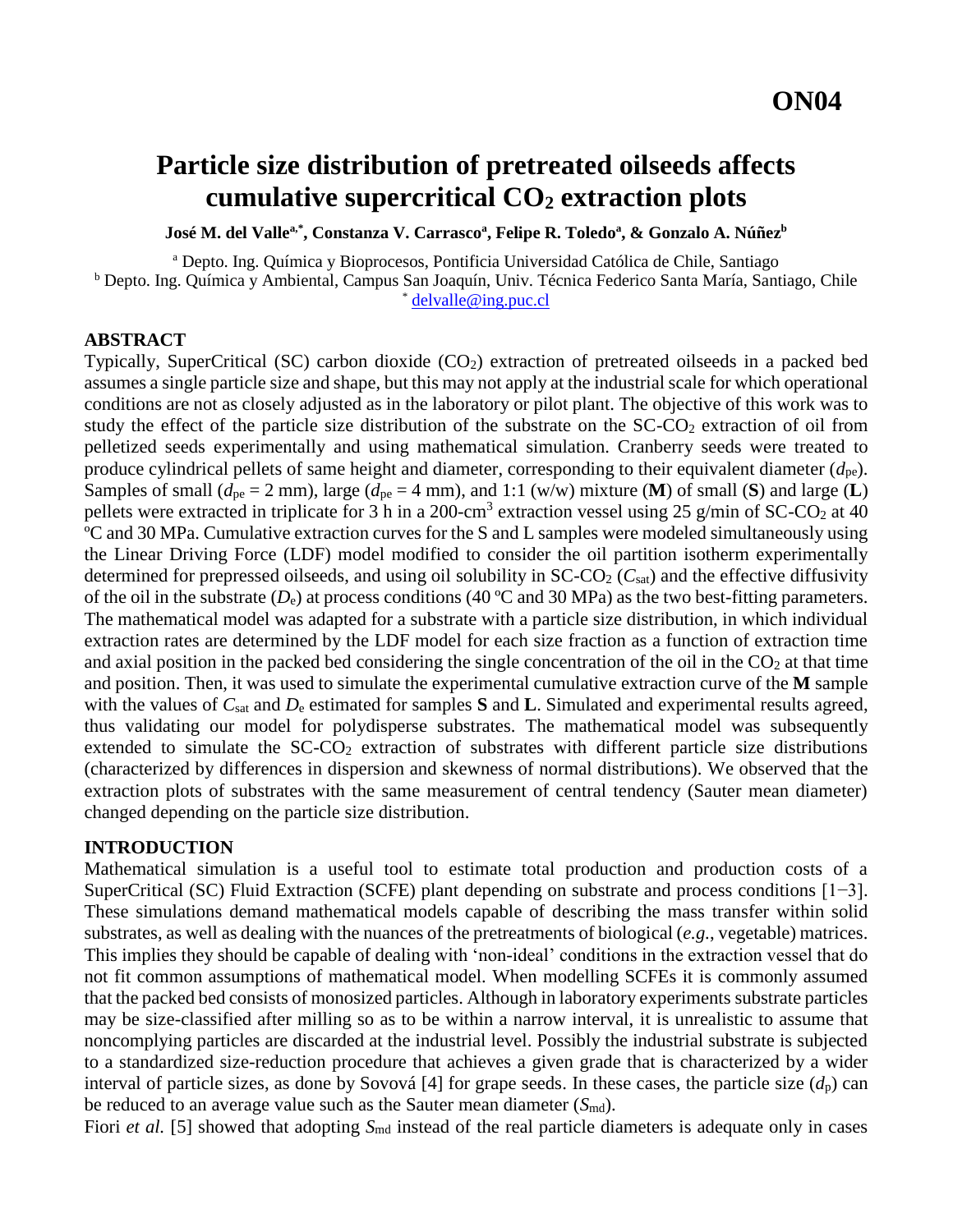where the size distribution exhibits a small variance. This was not the case when the difference in size between the smallest (0.40-mm) and largest (1.62-mm) particle was large and the difference between the simulated extraction curve a 1:1 (w/w) mixture of the two and a monosized sample with same  $S_{\text{md}}$  were of up to 10% [5]. This will occur whenever there is a portion of dust-like particles whose oil is easily depleted in the initial stages of the extraction process, which is always possible, even if sample pretreatment considers size classification by sieving, because of the tendency of dust-like particles to adhere to larger particles [6,7]. Sovova [8] concluded that the experimental results of Sovova *et al.* [4] for the extraction of milled grape seeds with a wide size distribution should be analyzed using a polydisperse model such as those proposed by Fiori *et al.* [5] or Egorov *et al.* [6] to avoid unrealistic values of the inner mass transfer coefficient.

The objective of this work was to study the effect of the particle size distribution of the substrate on the SC-CO<sub>2</sub> extraction of oil from pelletized seeds using experimental and mathematical simulation tools.

# **MATERIALS AND METHODS**

#### *Substrate*

Cranberry (*Vaccinium oxycoccus*) fruit seeds provided by Granasur (Santiago, Chile) were used as substrate. Seeds were pretreated in a flat D-type pellet mill having exchangeable die openings (2- and 4 mm diameter). The extruded material was manually cut into cylindrical pellets having a unitary height (*h*)-to-diameter (*d*) ratio. We formed three kinds of packed beds with small ( $h = d = 2$  mm), large ( $h = d$ ) = 4 mm), and 1:1 (w/w) mixture (**M**) of small (**S**) and large (**L**) pellets. Samples were kept in sealed plastic bag in a refrigerator up to the time of analysis.

#### *Supercritical CO<sup>2</sup> extraction experiments*

For each extraction, 120 g of pellets (samples S, L, or M) were loaded into a 200 cm<sup>3</sup> extraction vessel (inner diameter,  $D = 5$  cm). The vessel was placed in a temperature-controlled air convection oven set at 40 ºC. The one-pass system was fed with a piston pump and the system pressure kept at the set value of 30 MPa using an automated back-pressure regulator. Extractions were carried out using 99.8% pure CO2. Following 90 min of static extraction to equilibrate system conditions at the desired set values, the dynamic extraction period was initiated setting the pump in the flow-control mode to pass 20 g/min of CO<sub>2</sub> at 40 °C and 30 MPa (superficial velocity,  $U = 0.19$  mm/s) through the extraction vessel for *ca*. 210 min. All experiments were performed in triplicate.

During dynamic extraction, oil aliquots were collected in pre-weighed cleaned and dried glass vials (10 to 12 depending on the experiment). The vials were kept up to constant weight in a desiccator with dried silica gel to remove co-extracted water from the samples. The amount of extracted oil in each time interval was estimated gravimetrically by difference with the clean and empty glass vials.

Both the moisture and oil content of the original and the extracted pellets were measured and the recovery of oil was estimated by comparing the amount collected in the glass vials, with the difference in oil content between the original and treated substrate evaluated in a moisture-free and oil-free basis (to circumvent weight changes associated with  $SC-CO<sub>2</sub>$  extraction). For computations, the moisture content was measured gravimetrically by removing water from representative samples by drying in an oven set at 105 ºC for 72 h. The oil content, on the other hand, was also measured gravimetrically by extracting representative samples to exhaustion in a Soxhlet apparatus using technical grade hexane. Hexane was removed from the extract by rotaevaporation and the round bottom flask was placed in the desiccator to remove residual traces. The overall oil recovery value of each experiment was considered when constructing the cumulative extraction plot of oil yield *versus* specific CO<sub>2</sub> consumption.

## *Mathematical modeling and simulation of supercritical CO<sup>2</sup> extractions*

− *Static extraction stage*. For this stage equilibrium was assumed between the pelletized substrate and the  $SC-CO<sub>2</sub>$  in the extraction vessel, with the end result of partition of the oil between the two phases according to the equilibrium isotherm experimentally determined for prepressed oilseeds [9]: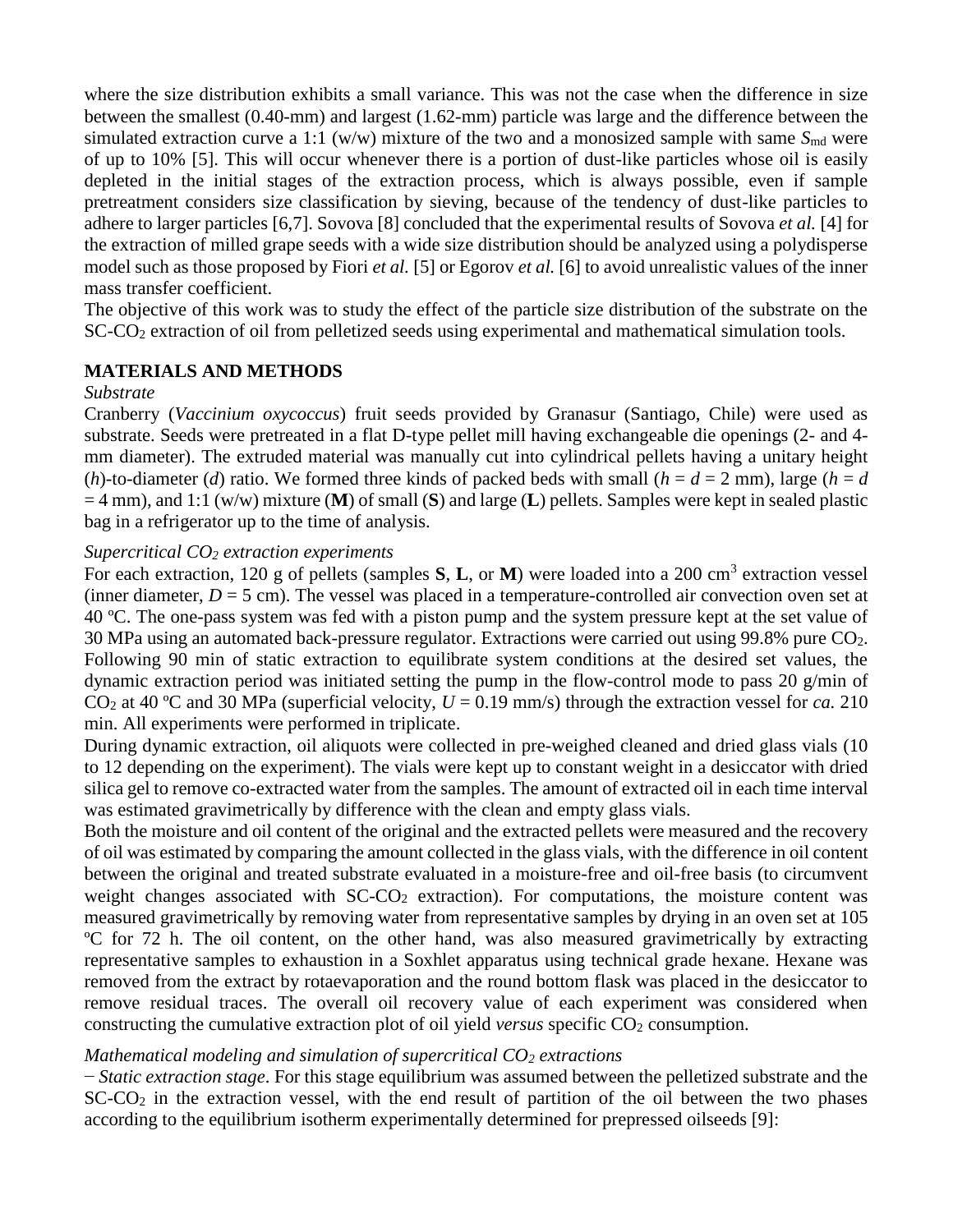$$
C_{\rm fo} = C_{\rm sat} \left[ a \ C_{\rm so} + \left( 1 - a \ C_{\rm so} \right) \frac{\left( C_{\rm so} \right)^n}{A + \left( C_{\rm so} \right)^n} \right],\tag{1}
$$

where  $C_{f0}$  (g kg<sup>-1</sup> oil/CO<sub>2</sub>) and  $C_{s0}$  (g kg<sup>-1</sup> oil/substrate) are the equilibrium concentrations of oil in SC- $CO<sub>2</sub>$  and the substrate, respectively;  $C<sub>sat</sub>$  (g kg<sup>-1</sup> oil/CO<sub>2</sub>) is the solubility of oil in SC-CO<sub>2</sub> at process conditions; and  $\alpha$  (0.4912), *A* (1.9×10<sup>-5</sup>), and *n* (3.34) are model parameters that were extrapolated to process conditions using the expressions proposed by Urrego *et al.* [9]. In addition, the amount of oil originally in the substrate (initial concentration  $C_0$ , g kg<sup>-1</sup> oil/substrate) is kept within the extraction vessel, which is stated by the mass conservation equation:

$$
C_{o} - C_{so} = \frac{\Gamma}{\Gamma_{s}} \left( \frac{\Theta}{1 - \Theta} \right) C_{fo}, \tag{2}
$$

where  $\rho$  (kg/m<sup>3</sup>) is the density of the SC-CO<sub>2</sub> at process conditions;  $\rho_s$  (kg/m<sup>3</sup>) is the particle density, that can be estimated as the ratio of the weight and apparent volume of the cylindrical pellets; and ε is the porosity of the bed, that can be estimated as a function of  $D/d<sub>p</sub>$  for a packed bed of cylinders using the equation of Benyahia and O'Neill [10].

Simultaneous resolution of Eq. (1) and Eq. (2) determined the initial concentrations of oil in the two phases, *C*fo and *C*so, in the extraction vessel.

− *Dynamic extraction stage*. Cumulative extraction curves during the dynamic extraction stage were modeled using the Linear Driving Force (LDF) model [11], which was adapted for a substrate with polydisperse substrate having a known particle size distribution, as shown in Eq. (3) that describes the differential mass conservation in packed bed in the absence of axial dispersion phenomena, and Eq. (4) that describes the rate of transfer of oil from substrate fraction "i" to the flowing  $CO<sub>2</sub>$  stream.

$$
\frac{\partial C_{\rm f}}{\partial t} = -\left(\frac{U}{e}\right) \frac{\partial C_{\rm f}}{\partial z} + \left(\frac{1 - e}{e}\right) \sum_{i=1}^{N} W_{\rm i} k_{\rm p,i} a_{\rm p,i} \left(C_{\rm f,i}^{*} - C_{\rm f}\right), \text{ and}
$$
\n(3)

$$
\frac{\P C_{s,i}}{\P t} = -\frac{\Gamma}{\Gamma_s} k_{p,i} a_{p,i} \left( C_{f,i}^* - C_f \right) \quad \text{if } i = 1...N,
$$
\n(4)

where *t* (s) is the extraction time; *z* (m) is the axial coordinate;  $\omega_i$  (−) is the mass fraction of substrate particles with average size "i"; *N* is the number of fractions in the particle size distribution;  $C_f$  (kg/m<sup>3</sup>) is the concentration of oil in the  $SC\text{-}CO_2$  phase;  $C_{s,i}$  (kg/m<sup>3</sup>) is the concentration oil in substrate particles with average size "i";  $C_{f,i}$ <sup>\*</sup>(kg/m<sup>3</sup>) is the concentration of oil in SC-CO<sub>2</sub> that is in equilibrium with a substrate containing  $C_{s,i}$  of oil, Eq. (5a);  $k_{p,i}$  (m/s) is the global mass transfer coefficient for particles with average size "i", Eq. (5b);  $a_{p,i}$  (m<sup>2</sup>/m<sup>3</sup>) the specific surface of particles with average size "i", Eq. (5c):

$$
C_{f,i}^{*} = C_{sat} \left[ a C_{s,i} + \left( 1 - a C_{s,i} \right) \frac{\left( C_{s,i} \right)^{n}}{A + \left( C_{s,i} \right)^{n}} \right],
$$
\n(5a)

$$
k_{p,i} = \frac{10 k_{f,i}}{10 + \frac{k_{f,i} d_{p,i}}{D_e}}, \text{ and } (5b)
$$

$$
a_{p,i} = \frac{6}{d_{p,i}}.\tag{5c}
$$

Eqs. (4) and (5) express that the oil from each size fraction in the extraction vessel is being extracted at a particle-size-dependent rate that depends on its individual residual oil content  $(C_{si})$ , film mass transfer coefficient  $(k_{f,i})$ , and surface-to-volume ratio  $(a_{p,i})$ . On the hand, it is implicitly assumed that the effective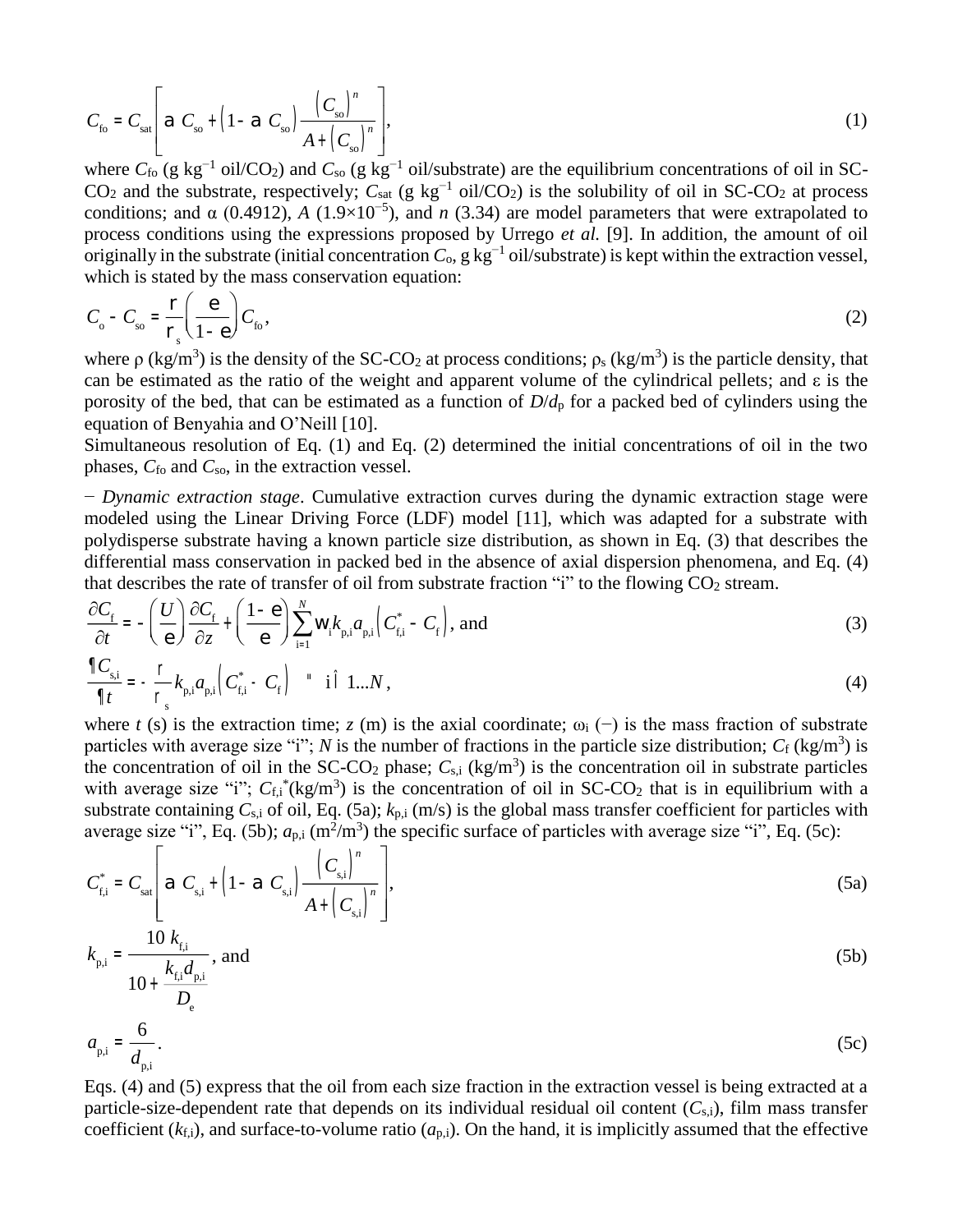diffusivity of the oil in the substrate  $(D_e)$  is constant.

To solve differential equation Eq. (3) and Eq. (4), we considered as the initial conditions that there were equilibrium conditions in the extraction vessel at the end of the static extraction period, Eq. (6a) and Eq. (6b), and as the boundary condition that there was no dissolved oil in the  $CO<sub>2</sub>$  entering the extraction vessel, Eq. (6c):

$$
C_{f}|_{t=0,z} = C_{f_0},\tag{6a}
$$

$$
C_{s,i}|_{t=0,z} = C_{s0} \t ii \t i 1...N, and \t (6b)
$$
  

$$
C_{f}|_{t,z=0} = 0.
$$
 (6c)

To simulate the cumulative extraction curve we solved Eq. (7) using Eq. (8) as the initial condition:

$$
\left. \frac{dY}{dt} \right|_{t} = \frac{G}{M_{s}} C_{f} \Big|_{t,z=L}, \text{ and} \tag{7}
$$

$$
Y\Big|_{t=0} = 0,\tag{8}
$$

where  $Y$  (g kg<sup>-1</sup> oil/substrate) is the extraction yield; *G* (kg/s) is the volumetric flow rate of CO<sub>2</sub> at process conditions; and  $M_s$  (kg) is the substrate load of the extraction vessel.

− *Model parameters*. The physical properties of the SC-CO<sup>2</sup> and film mass transfer coefficients were estimated by applying a literature procedure under process conditions [12]. The density ( $\rho = 909.9 \text{ kg/m}^3$ ) and viscosity ( $\mu = 9.38 \times 10^{-5}$  Pa s) of the SC-CO<sub>2</sub> was estimated using the REFPROP program [13] for pure CO<sup>2</sup> at 40 ºC and 30 MPa under the assumption that the dissolved oil (low solubility) does not affect them. The binary diffusion coefficient of the oil in SC-CO<sub>2</sub> ( $D_{12} = 3.02 \times 10^{-9}$  m<sup>2</sup>/s) was estimated using the correlation of Funazukuri *et al*. [14] using triolein as a representive component in the vegetable oil [12]. Finally, values of  $k_{\text{fi}}$  were estimated using the dimensionless correlation of King and Catchpole [15] for the Sherwood number  $[Sh, Eq. (9a)]$  as a function of the as a function of the Schmidt number ( $Sc =$ 34.2) and the particle-size-dependent Reynolds number [*Re*, Eq. (9b)]:

$$
Sh_{i} = \frac{k_{f,i}d_{p,i}}{D_{12}}, \text{ and } (9a)
$$

$$
Re_{i} = \frac{\Gamma U d_{\text{p,i}}}{m}.
$$
 (9b)

The mathematical model was adapted for a monosized substrate and fitted simultaneously for samples **S** and **L** using single values of *C*sat and *D*<sup>e</sup> as best fitting parameters. Then, it was adapted for a bisized substrate and used to simulate the cumulative extraction curve of sample **M** ( $\omega_1 = \omega_2 = 0.5$ ,  $d_{p1} = 2$  mm,  $d_{p2} = 4$  mm) with the previously determined values of  $C_{\text{sat}}$  and  $D_{\text{e}}$ . Thus, it was use as a fully predictive model for validation purposes.

− *Application*. The modified LDF model was extended to simulate the SC-CO<sup>2</sup> extraction of substrates with different particle size distributions to characterize the effect of the dispersion and skewness on the cumulative extraction curves. Different particle size distributions were generated using the normal-skew distribution [16]. The density function of this probability distribution is given by Eq. (10):

$$
f\left(x\right) = \frac{2}{\sqrt{2p w^2}} \exp\left[-\left(\frac{x-x}{\sqrt{2} w}\right)^2\right]^{-a\left(x-x\right)/w} \frac{1}{\sqrt{2p}} \exp\left[-\frac{t^2}{2}\right] dt,\tag{10}
$$

where ξ corresponds to a location parameter that, in the case of normal distribution, equals the average of the data; *w* is the scale parameter corresponding to the standard deviation in normal distribution; and  $\alpha$  is the parameter of asymmetry (shape) that equals zero in the normal distribution. For application, we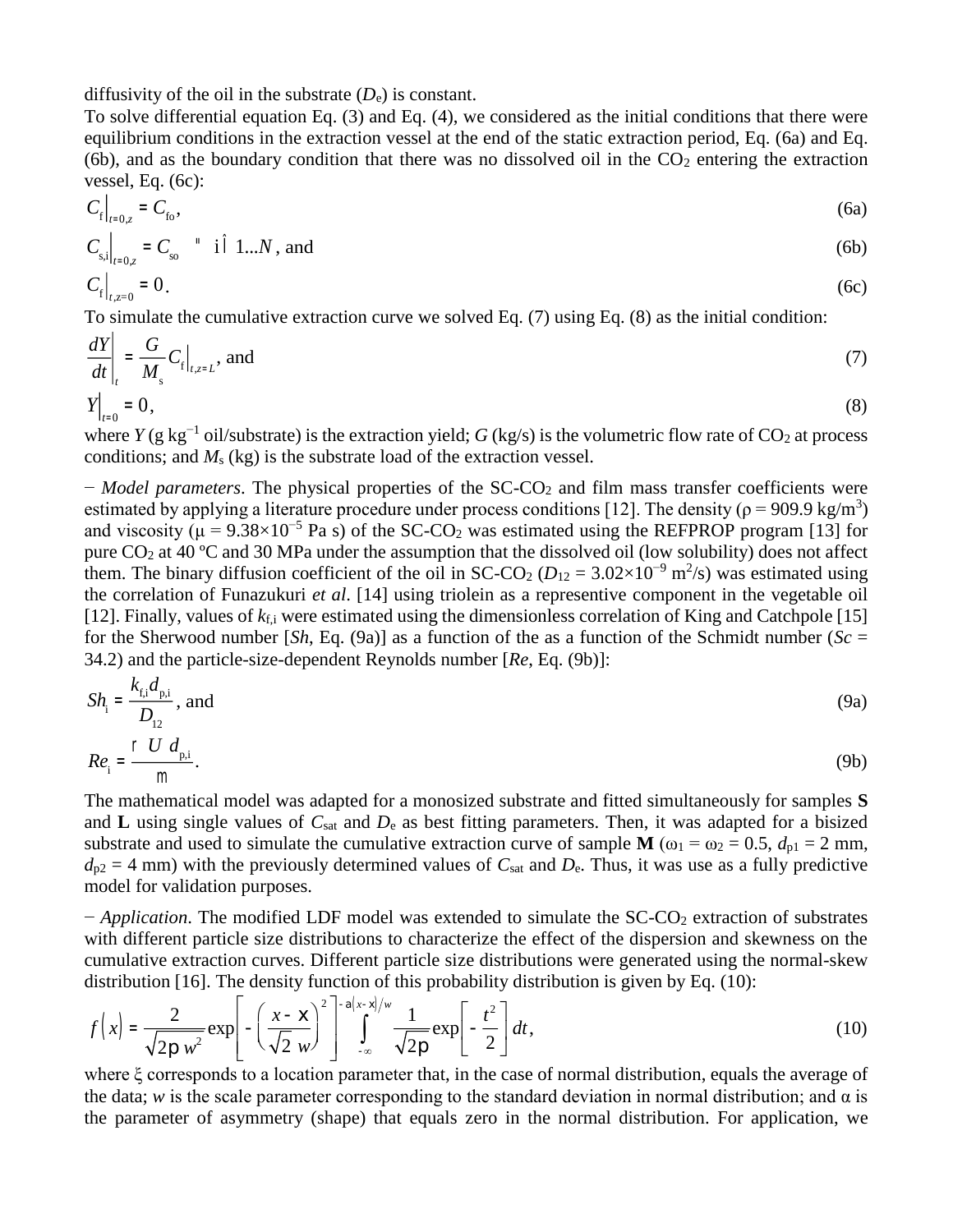discretized the distributions in  $N = 18$  size classes whose frequency was characterized by the value given by Eq. (10) in the middle point that covered a total interval for which predicted frequencies were above a limiting threshold. To study the effect of the shape of the distribution we selected parameter values in Eq. (10) for a normal distribution (**N**) and two normal-skew distributions with negative (**−S**) and positive (**+S**) skewness that resulted is discretized distributions with the same value of  $S_{\text{md}}$  [Eq. (11a)] and same range [*R*, Eq. (11b)] or interval between the smallest and largest particle size:

$$
S_{\rm md} = \left(\sum_{i=1}^{N} \frac{W_i}{d_{\rm pd}}\right)^{-1}, \text{ and} \tag{11a}
$$

 $R = d_{p,\text{max}} - d_{p,\text{min}}$ .  $(11b)$ 

To study the effect of the range we selected parameters for a normal distribution, that we called sample **W**, which had the same value of  $S_{\text{md}}$  as sample **N** but a much larger range. The selected value of  $S_{\text{md}}$  was 2.67 mm that coincides with experimental sample **M**.

#### **RESULTS**

Fig. 1 presents experimental, best-fitted, and simulated cumulative extraction curves for packed beds of samples **L**, **M**, and **S**. A single set of values of  $C_{\text{sat}} = 19$  g kg<sup>-1</sup> oil/CO<sub>2</sub> and  $D_e = 6.06 \times 10^{-10}$  m<sup>2</sup>/s represented experimental data for samples **S** and **L** quite well. The value of *C*sat is higher than values extrapolated by Urrego *et al.* [9] for rapeseed oil at 40 °C and 30 MPa (9.5 g kg<sup>-1</sup> oil/CO<sub>2</sub>) as well as predicted by del Valle *et al.* [17] for typical vegetable oil at the same conditions  $(8.1 \pm 2.4 \text{ g kg}^{-1} \text{ oil/CO}_2)$ . Although most vegetable oils are of the C-54 type, or triacylglycerol of fatty acids of 18 carbon atoms [17], there is some oil-to-oil variability that may explain the  $\pm 30\%$  estimated error band reported by del Valle *et al.* [17]. Furthermore, hydrolytic deterioration of the oil liberation of fatty acids from the triglycerides may increase the solubility in SC-CO2, as observed by Sovova *et al.* [18] for the grape seed oil they used. We did not measure the acidity of the cranberry seed oil we extracted at the time we made our experiments to confirm this hypothesis.



Specific CO<sub>2</sub> consumption (kg / kg substrate)

**Figure 1.** Cumulative extraction curves for the SC-CO<sub>2</sub> extraction of packed beds of pelletized cranberry seeds at 40 °C and 30 MPa. Symbols indicate experimental data for samples  $(\triangle)$  **S**,  $(\triangledown)$  **L**, and  $(\diamond)$  **M**, whereas continuous lines of same color represent simulated curves using the modified LDF model. The simulated curve for sample **M** is predictive because no fitting parameter was used.

A single value of *D*<sup>e</sup> for the extraction of pelletized cranberry seeds gives validity to the assumption that the pretreatment in the D-type pellet mill causes similar disruption of the cellular tissue of the cranberry seeds at the microstructural level, regardless of the diameter of the die openings. The shearing of the seed tissue in the pellet mill frees the oil from cells facilitating extraction. Considering the binary diffusion coefficient of the oil in SC-CO<sub>2</sub>, a microstructural factor ( $F_m$ , or the ratio  $D_{12}/D_e$ ) of 4.97 can be estimated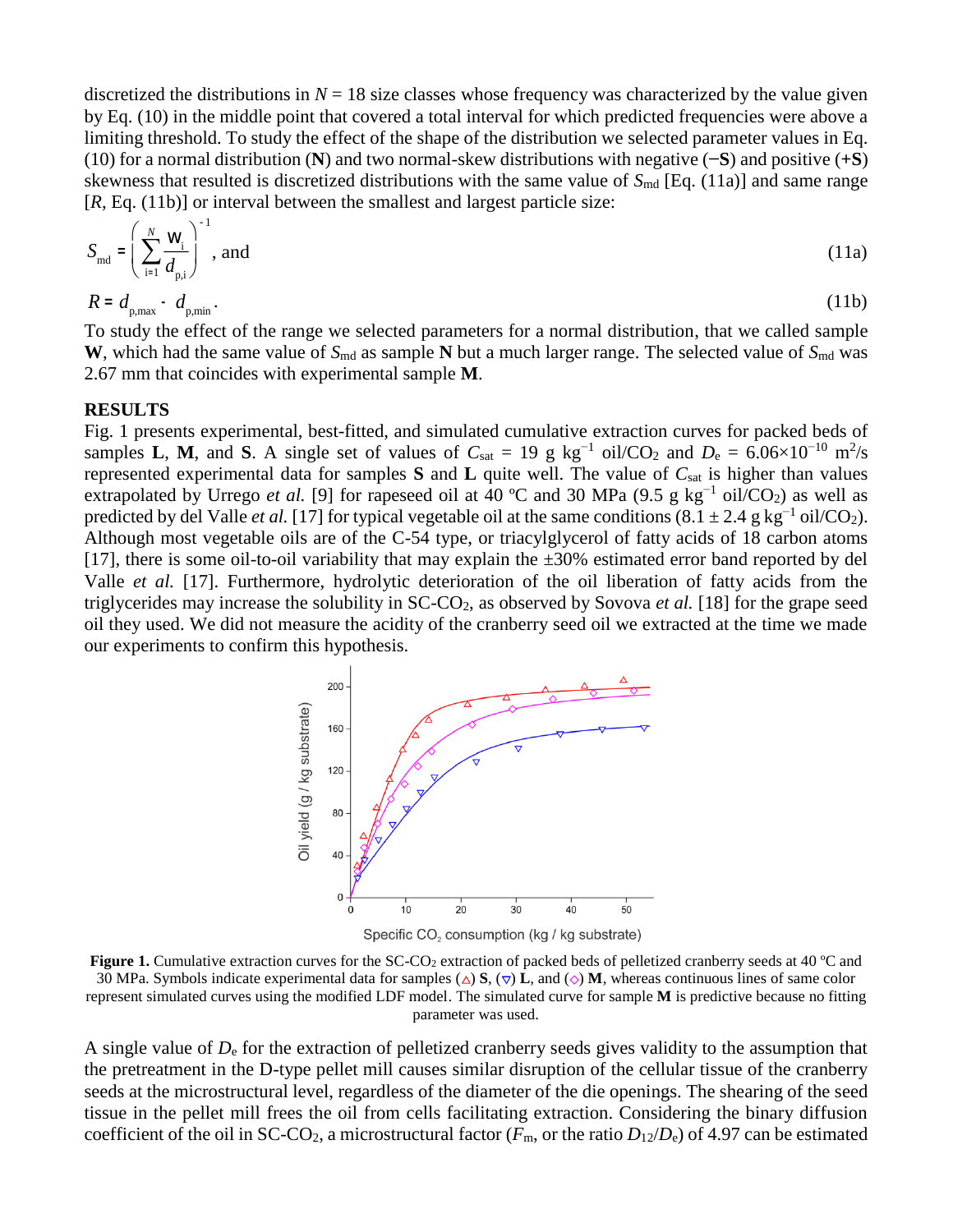for the pelletized cranberry seeds, which is of the same order of magnitude estimated by del Valle *et al.* [20] for several oilseed samples subjected to high-shear prepressing and flaking pretreatments ( $3.4 \le F_m$ )  $<$  33).

It is remarkable that model parameters estimated using cumulative extraction curves for samples **S** and **L** can predictively simulate the cumulative extraction curve of sample **M** with great precision (Fig. 1). To the best of our knowledge this is the first time that a polydisperse model is applied to the  $SC-CO<sub>2</sub>$  of a packed bed of a solid substrate without resorting to best-fitting selected model parameters.

Table 1 presents the parameters we used to generate the four particle size distributions in Fig. 2A having the same Sauter diameter as sample  $M$  ( $S_{\text{md}} = 2.67$  mm) using Eq. (10).

| Parameter    | Particle size distribution |                 |                 |                 |
|--------------|----------------------------|-----------------|-----------------|-----------------|
|              | N                          | -S              | $+$ S           | W               |
| $x$ (mm)     | $1.670 - 3.730$            | $2.165 - 4.230$ | $1.200 - 3.260$ | $0.215 - 5.875$ |
| $R$ (mm)     | 2.061                      | 2.065           | 2.061           | 5.066           |
| $\xi$ (mm)   | 2.7042                     | 2.2233          | 3.2059          | 3.0499          |
| $w$ (mm)     | 0.308                      | 0.600           | 0.600           | 0.950           |
| $\alpha$ (-) | 0.0000                     | $-0.9907$       | 0.9907          | 0.0000          |

**Table 1**. Parameters used in Eq. (10) for each generated particle size distribution.

For the discretization of samples **N** and **W**, all size classes had the same width of was the same (*R*/18), and size classes 8 and 9 shared a side corresponding to the highest frequency size (the mean of the normal distribution). The width of the size classes for samples **−S** and **+S** varied depending on the local steepness of distribution, as illustrated for sample **−S** in Figs. 2B and 2C. There were two central size classes of width *R*/37.5 that shared a side corresponding to the highest frequency size, five size classes of width *R*/167 at the steep side of the two central classes, and eleven size classes of width *R*/12.0 at the gradual side of the two central classes. Using this discretization we were able to capture the essential feature of the normal-skew distributions we selected. We ensured that the sum of all size fractions was one by defining the weight fractions a indicated in Eq. (12), where function  $f(x)$  is defined by Eq. (11):

$$
W_{i} = \left(\frac{d_{p,i} - d_{p,i-1}}{A}\right) f\left(\frac{d_{p,i-1} + d_{p,i}}{2}\right),
$$
\n(12)

where  $A = \sum_{p,i} (d_{p,i} - d_{p,i-1}) j$ *i*=1  $\sum_{p,i}^{18} \Big( d_{p,i} - d_{p,i-1} \Big) f \Bigg( \frac{d_{p,i-1} - d_{p,i}}{2} \Bigg)$ 2 æ  $\bigg($  $\setminus$  $\int$ ,  $d_{p,0} = d_{p,\text{min}}$ , and  $d_{p,18} = d_{p,\text{max}}$ .

Fig. 3 shows the cumulative extraction curves for simulated  $SC\text{-}CO<sub>2</sub>$  extraction of cranberry seeds using the generated particle size distributions. The same as in our experiments, regardless of the size distribution all cumulative extraction curves coincide initially because of the influence of the static extraction stage where a particle-size-independent equilibrium is reached between the substrate and SC-CO<sub>2</sub>. The narrow distributions ( $-S$ , **M**, and  $+S$ ,  $R = 2.06-2.07$  mm) remain close up to about 15 kg kg<sup>-1</sup> CO<sub>2</sub>/substrate and then extraction rates start to deviate slightly in favor of that distribution having a proportion of smaller particles. As compared to the normal distribution (**N**), after using 55 kg kg<sup>-1</sup> CO<sub>2</sub>/substrate the yield of sample **−S** is about 3% higher, whereas that of sample **+S** is 2.5% lower. When the distribution widens (*R* = 5.07 mm for sample **W**) so does the difference in extraction yield as compared to a narrower distribution  $(R = 2.06$  mm for sample **N**) particularly at intermediate specific solvent consumptions between 7.5 and 35 kg kg−1 CO2/substrate, and this coincides with the observation of Fiori *et al.* [5]. According to these authors, after a short period of time the yield of the sample having larger particles becomes smaller because of the delayed extraction of tied solute from the largest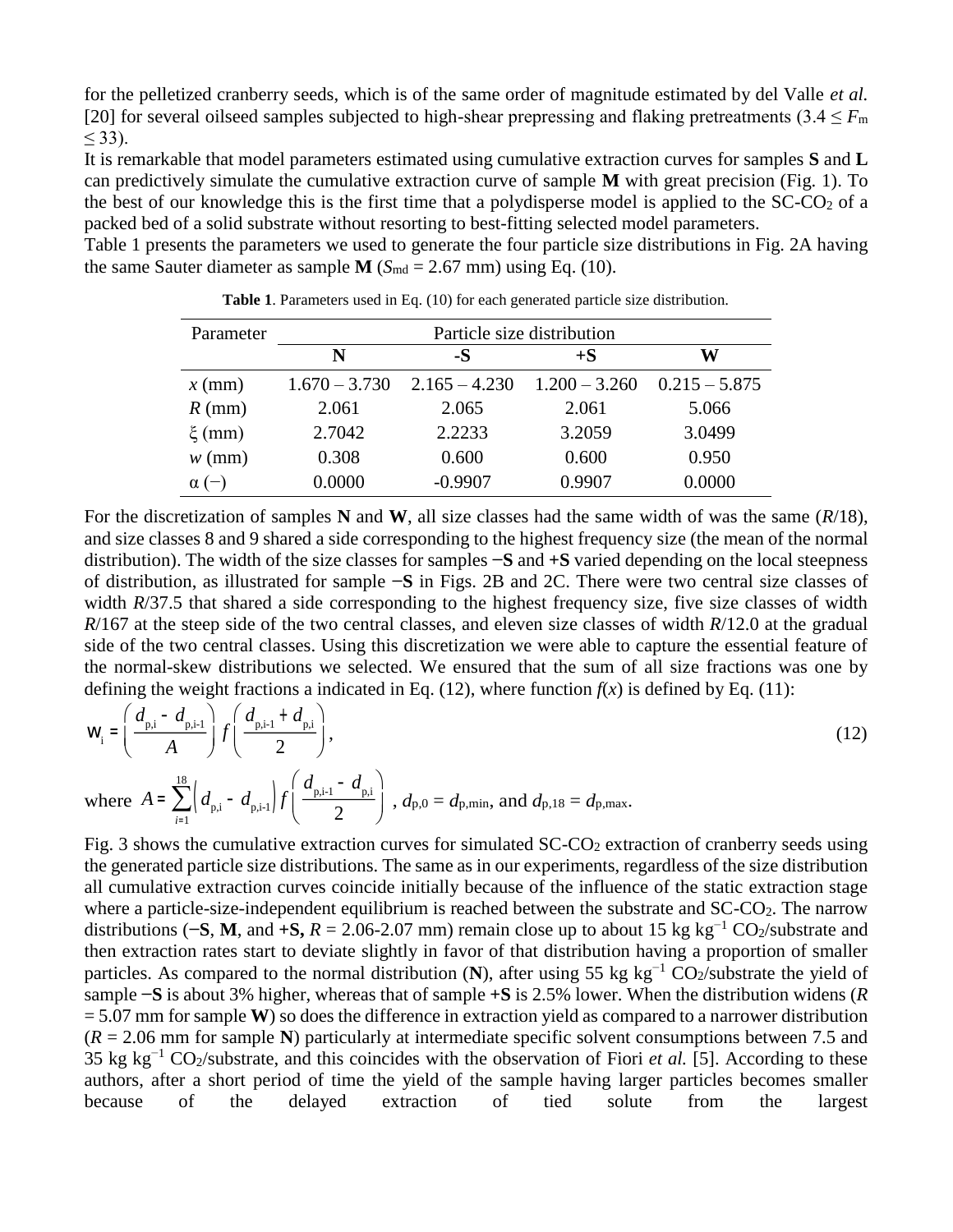

**Figure 2. (A)** Particle size distributions generated using parameter values in Table 1. **(B)** Discretized particle size distribution for the negatively-skewed distribution (sample **–S**). **(C)** Zoom of (B) showing classes within the size range 2.15−2.55 mm.



Specific CO<sub>2</sub> consumption (kg / kg substrate)

**Figure 3.** Simulated cumulative extraction curves for the extraction of pelletized oilseeds using SC-CO<sub>2</sub> at 40 °C and 30 MPa from the discretized particle size distributions in Table 1 (magenta line is the simulated curve for experimental sample **M**).

particles. The cumulative extraction curve of sample **M** is similar to that of sample **W** up the time when 20 kg kg<sup>-1</sup> CO<sub>2</sub>/substrate are used and from then on it steadily approaches that of sample.

# **CONCLUSIONS**

Our main conclusion are that it is possible describing the extraction of pelletized oilseeds using the LDF model modified to use the equilibrium partition of oil between prepressed canola seeds and SC-CO2, as well modifying the model to account for the particle size distribution of the substrate, and that the cumulative extraction curve of a substrate having a wide distribution of particle size is not well represented by the extraction of a monosized sample having the same Sauter mean diameter.

#### **ACKNOWLEDGEMENTS**

This work was funded by Chilean scientific agency FONDECYT (Project #1150623).